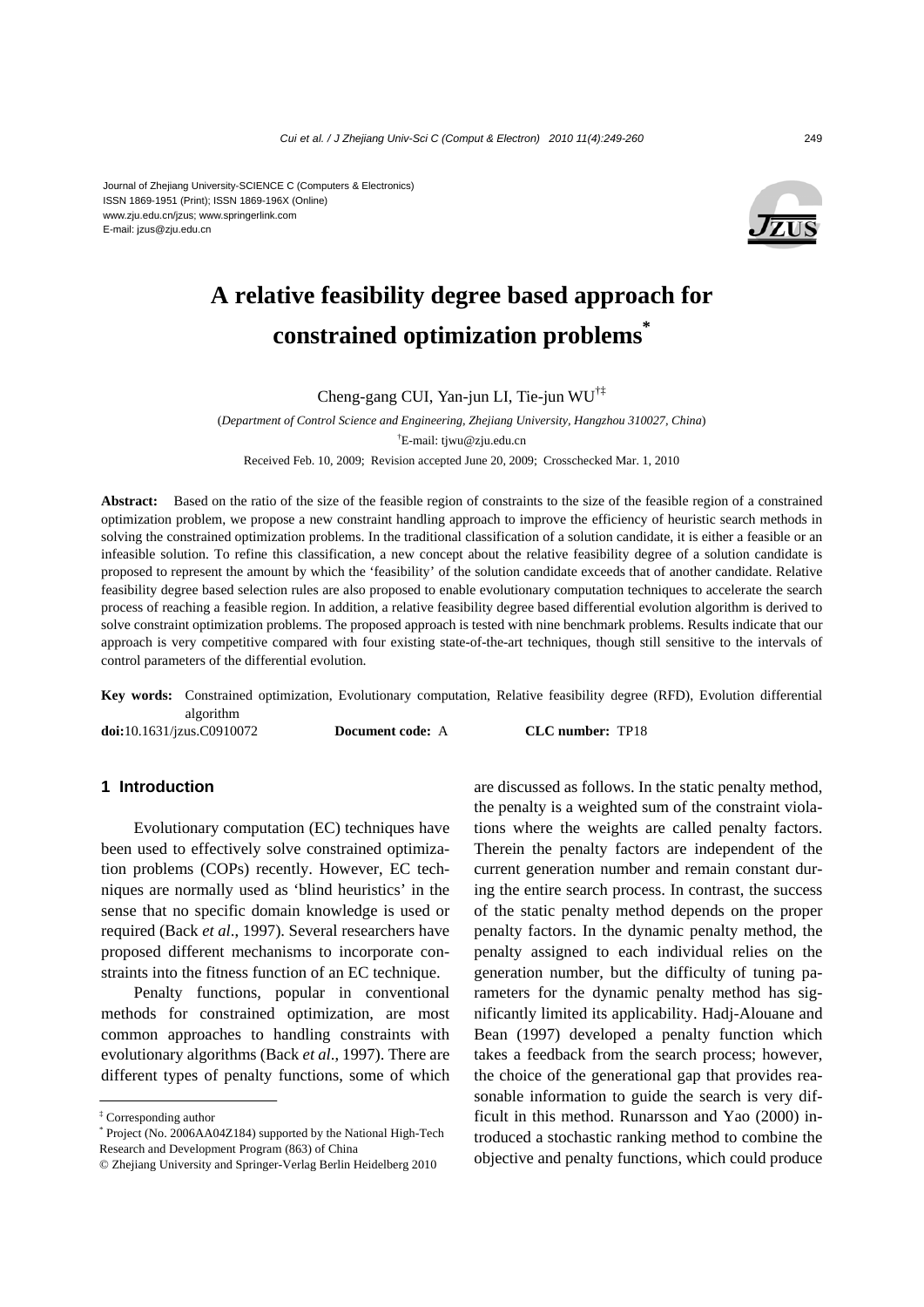only feasible solutions in some problems. Farmani and Wright (2003) proposed a self-adaptive penalty function, which uses a two-stage penalty function to replace the explicit definition of any parameter. Wang *et al*. (2008) developed an adaptive tradeoff model to determine the penalty function; however, the performance of this method is determined by the reduction of the initial step size in evolution strategies.

The methods based on the preference of feasible solutions over infeasible ones are another category of constraint handling techniques (Powell and Skolnick, 1993; Hinterding and Michalewicz, 1998; Deb, 2000). Accordingly, a heuristic rule was proposed to process infeasible solutions. However, iterations in the search process may stagnate in the infeasible region if the region is very small compared with the size of its search space.

The methods based on multi-objective optimization techniques are also a category of constraint handling techniques. Coello (2000) proposed a method using multi-objective optimization techniques to handle each of the constraints of COPs as an objective; however, this method tends to generate trade-off solutions, and is hard to reach the global optimum efficiently. Cai and Wang (2006) proposed a method based on multi-objective optimization techniques; however, the performance depends on the parameters of the crossover operator.

From the analyses of the algorithms previously proposed to solve COPs, we notice that no specific domain knowledge is used. However, the constraints provide cheap specific domain knowledge which can be used to augment domain independent search methods in COPs (Coello, 2002). Therefore, incorporating domain knowledge can considerably improve the performance of an EC technique and accelerate evolution by reducing the search space. Several researchers have proposed different mechanisms to use domain knowledge to solve COPs. Kowalczyk (1997) proposed a method based on constraint consistency to avoid the generation of variable instantiations that are not consistent with the constraints of a COP. The main drawback of this method is the extra computational cost of constraint propagation, which may become more expensive than the optimization. Schoenauer and Xanthakis (1993) handled constraints sequentially (one by one), but did not bring out how to order the constraints of a problem.

The performance of this method is affected greatly by the particular order of processed constraints (Michalewicz, 1996). Chung and Reynolds (1996) proposed a cultural algorithm with GENOCOP (Michalewicz and Nazhiyath, 1995) to solve COPs. As required to build a map of the search space, this approach is sensitive to high dimensionality.

According to the relationship between the feasible region of a COP and that of constraints, a relative feasibility degree (RFD) based approach is proposed in this paper to solve COPs. The RFD of a constraint and the RFD of a solution candidate are defined to guide the search process of searching for feasible solutions. The former RFD represents the probability of a solution candidate that satisfies this constraint being a feasible solution and the latter RFD represents the amount by which the 'feasibility' of the solution candidate exceeds that of another candidate. According to these concepts, a set of RFD based selection rules are proposed to make solution candidates accelerate the search process of reaching the feasible region.

The proposed constraint handling approach is a generic framework for solving COPs, suitable for all EC techniques. In this paper, only a differential evolution (DE) algorithm is implemented as an example of this constraint handling approach.

#### **2 Feasibility degree of a solution candidate**

In general, a constrained optimization problem can be expressed as follows:

$$
\min f(\mathbf{x}), \ \mathbf{x} = (x_1, x_2, ..., x_n) \in \mathbb{R}^n, \text{s.t.} \quad g_j(\mathbf{x}) \le 0, \ \ j = 1, 2, ..., m,
$$
\n(1)

where  $f(x)$  is the objective function, and *m* is the number of inequality constraints. Let *S*⊂ℝ<sup>*n*</sup> represent the search space bounded by the parametric constraints  $x_i \leq x_i \leq \overline{x}_i$ ,  $i \in \{1,2,...,n\}$ , where  $x_i$  and  $\overline{x}_i$ are the lower bound and the upper bound of  $x_i$ , respectively. We define the feasible region of the *j*th constraint  $g_j(x) \le 0$  by  $F_j = \{x \in \mathbb{R}^n | g_j(x) \le 0\}$ , and then the feasible region of the problem Eq. (1) can be expressed by  $F = \bigcap_{j=1}^m$  $F = \bigcap_{j=1}^{m} F_j$ . Thus, a vector  $x \in F$  is a feasible solution of the problem Eq. (1).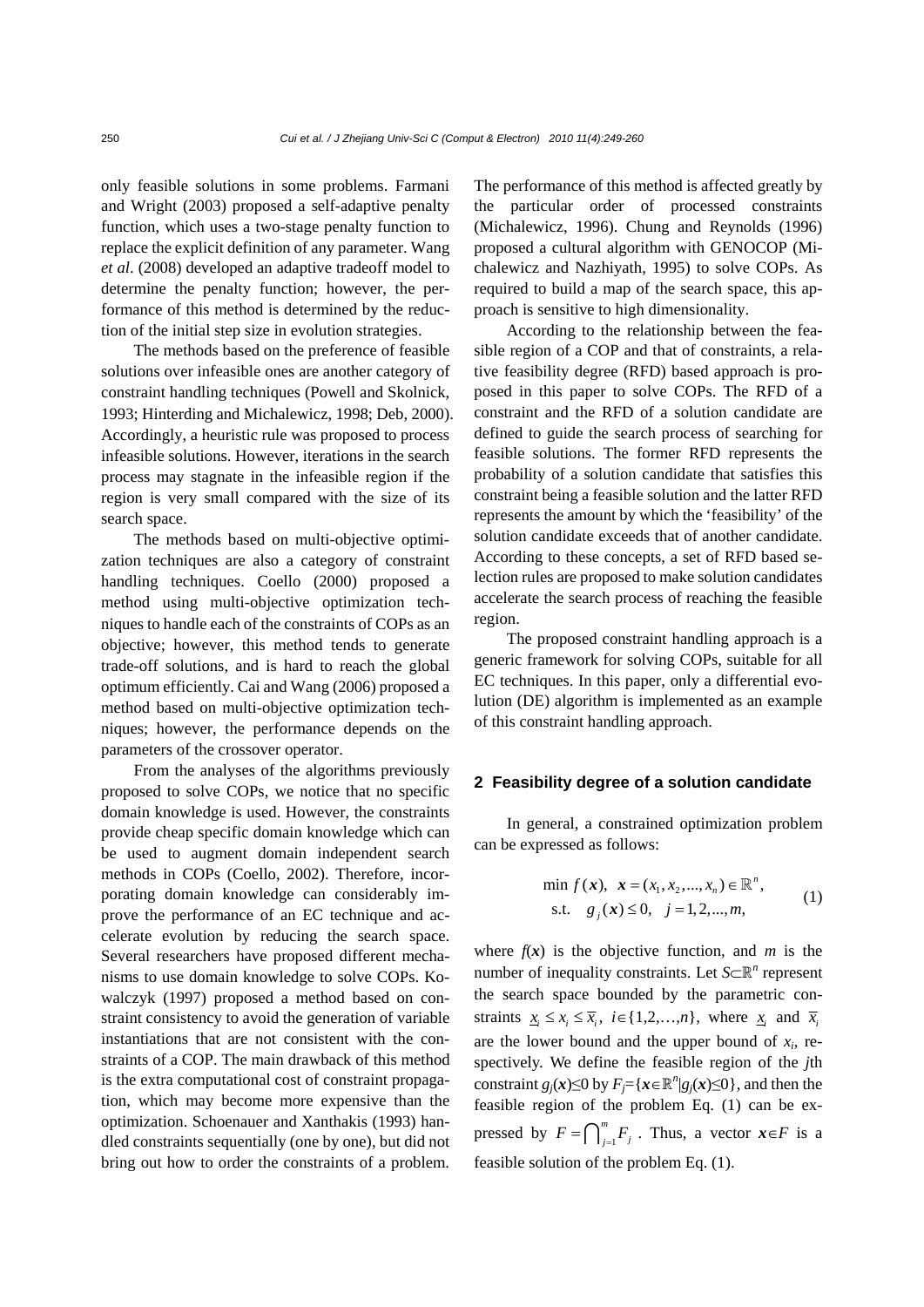It is well known that the COPs with such characteristics as non-differentiable objective functions (and perhaps even non-differentiable constraints), non-convex objective functions, and disjoint feasible regions, are difficult to solve using traditional mathematical programming techniques. In contrast, EC techniques such as genetic algorithms (Holland, 1962; 1992), ant colony algorithms (Dorigo *et al.*, 1991; Dorigo, 1992; Colorni *et al.*, 1992), and particle swarm algorithms (Eberhart and Kennedy, 1995; Kennedy and Eberhart, 1995) are global optimization algorithms using nature-inspired mechanisms. The EC techniques are widely applied to solve COPs since no well-posted problem models are required in using an EC algorithm (Coello, 2002).

In constraint handling approaches used with EC techniques, a number of solution candidates are commonly generated randomly in the search space and set as the initial population. Three phases are needed in the search process using EC techniques for solving COPs:

1. Reproduction phase: new offspring of the current population are generated based on the original candidates by some heuristic rules, such as recombination and mutation.

2. Evaluation phase: the offspring are evaluated by a fitness function.

3. Selection phase: good or bad candidates are distinguished in the new offspring, and candidates that do not satisfy constraints or have a poor objective value are removed.

In the selection phase of the search process, enormous efforts are needed to remove infeasible candidates, especially when the feasible region is very small with respect to the whole search space. This will decrease the efficiency of the search process. Some researchers have developed special operators or decoders to preserve the feasibility of solution candidates in the reproduction phase. However, these methods are not general-purpose tools in all problem domains since problem-specific knowledge is used to design special operators or decoders.

The ability to find feasible solutions is essential for solving the COPs that have smaller feasible regions compared with their search spaces. Therefore, some new approaches based on infeasible candidates were proposed to accelerate the search process. Richardson *et al*. (1989) proposed a method based on the number of violated constraints for solving COPs, but their method is not likely to produce any solution if there are only a small number of feasible solutions in the COPs. Deb (2000) suggested simple feasibility rules to compare two candidates by drawing upon a preference of feasible solutions to infeasible ones; however, this approach requires a niching technique to maintain diversity in the population.

We propose a new approach in this paper based on the solution candidates satisfying a part of the constraints of a COP. The effect of these candidates on constraint handling approaches is evaluated and the results are incorporated as heuristic knowledge into the search process. In the traditional classification of solution candidates, a candidate must be either feasible or infeasible. To extend this classification, a new concept of RFD is proposed in this section to measure the amount by which in terms of 'feasibility' the solution candidate exceeds another. A solution candidate with a larger RFD means a greater probability of being a feasible solution than that of another. Therefore, heuristic rules based on the RFD of a solution candidate can obviously improve the performance of EC techniques if they can increase the RFD of the solution candidate. Therefore, the RFD of a solution candidate can be used as new heuristic knowledge for solving COPs.

Fig. 1 shows the relationship among the feasible region *F*, the search space *S*, and the feasible regions  $F_i$  ( $i=1, 2, 3$ ) of constraints, where the rectangular region represents the search space *S* and the three circular regions indicate the feasible regions  $F_1$ ,  $F_2$ , and  $F_3$ , respectively. If a candidate  $x$  is randomly generated in the feasible region  $F_i$ , the probability of the candidate *x* being located in the feasible region *F* is proportional to the ratio of the size of feasible region, *|F*|, to the size of the feasible region of the constraint, |*Fi*|.



**Fig. 1 Relationship bee feasible region and the search space**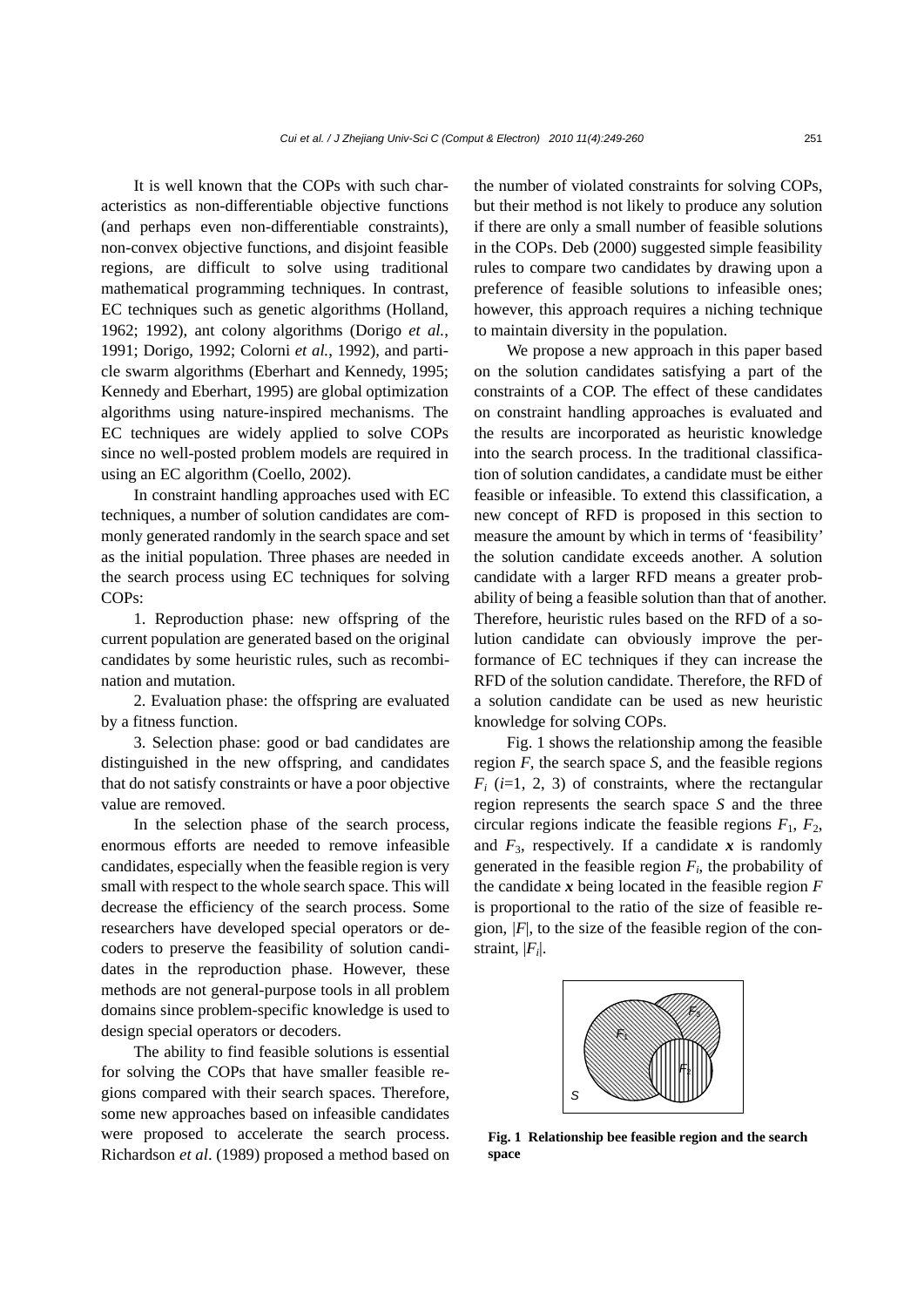In order to measure the probability of a solution candidate being a feasible solution when using a search process to solve the problem Eq. (1), the RFD of a constraint is given as follows:

**Definition 1** (Relative feasibility degree of a constraint) Given the COP Eq.  $(1)$ , the ratio of the size of the feasible region  $F$  to the size of the feasible region  $F_i$  of the *i*th constraint is called the relative feasibility degree of the constraint, denoted by  $\rho_i = |F|/|F_i|$ .

The RFD of a constraint measures the probability of a solution candidate satisfying the constraint of becoming a feasible solution. This concept can be extended to the RFD of a solution candidate, describing the amount by which as regards 'feasibility' the solution candidate exceeds another.

**Definition 2** (Relative non-common satisfied constraint set) Given the COP Eq. (1), let  $x_1$  and  $x_2$ denote two solution candidates of the problem, *G*  represent the constraint set of the problem,  $G_1$  and  $\overline{G}_1$ refer to the satisfied constraint set and the violated constraint set of  $x_1$  respectively, and  $G_2$  and  $\overline{G}_2$  indicate the satisfied constraint set and the violated constraint set of  $x_2$  respectively. The intersection of *G*<sub>1</sub> and  $\overline{G}_2$  denoted as  $Q(x_1 \rightarrow x_2)$  is called the relative non-common satisfied constraint set (RNSCS) of  $x_1$ with respect to  $x_2$ , defined as

$$
Q(x_1 \rightarrow x_2) = G_1 \cap \overline{G}_2.
$$

**Definition 3** (Relative feasibility degree of a solution candidate) Given the COP Eq. (1), let  $x_1$  and  $x_2$  be two solution candidates of the problem,  $Q(x_1 \rightarrow x_2)$  the RNSCS of  $x_1$  with respect to  $x_2$ , and  $\rho_i$ ,  $i \in Q(x_1 \rightarrow x_2)$ , the RFD of constraint *i*.  $R(x_1 \rightarrow x_2)$  is called the RFD of  $x_1$  with respect to  $x_2$ , defined as

$$
R(x_1 \to x_2) = \begin{cases} 0, & Q(x_1 \to x_2) = \emptyset, \\ 1, & Q(x_1 \to x_2) = \{1, 2, ..., m\}, \\ \max_{i \in Q(x_1 \to x_2)} \rho_i, & \text{otherwise.} \end{cases}
$$
 (2)

We call the constraint with the highest RFD in the RNSCS the maximal non-common satisfied constraint.

The RFD of a solution candidate defined by Eq. (2) has the following properties (for convenience, we classify infeasible solutions into complete infeasible solutions (satisfying no constraints) and incomplete infeasible solutions (partially satisfying the constraints in COPs)):

1. The RFD of a solution candidate with respect to another is 0 if the satisfied constraint set of the former is included in that of the latter. For instance, we can obtain that (1) the RFD of a complete infeasible solution with respect to any solution candidate is 0; (2) the RFD of any type of infeasible solutions with respect to any feasible solution is 0; (3) the RFD of a feasible solution with respect to any feasible solution is 0; (4) the RFD of a solution candidate with respect to another is 0 if the two solution candidates have the same satisfied constraint set.

2. On the contrary, the RFD of any feasible solution with respect to any complete infeasible solution is 1.

3. Except for conditions 1 and 2, the RFD of a solution candidate compared to another is between 0 and 1. In this case the RFD is determined by the maximal non-common satisfied constraint, which is the one with the largest RFD in the RNSCS of the former with respect to the latter. The greater the RFD of the maximal non-common satisfied constraint, the greater the RFD of the solution candidate with respect to another; it indicates that, the probability of the solution candidate in the feasible region of the original optimization problem is much larger than that of another solution candidate.

As implied in Definition 3, since the RFD of a solution candidate is defined by the RFD of a constraint, it is necessary to evaluate the RFD of all the constraints in a COP before the RFD of a solution candidate can be obtained. A method based on randomly selected candidates is used to evaluate the RFD of a constraint since the feasible region is unknown. Michalewicz *et al*. (2000) proposed a method to evaluate the ratio of the size of the feasible region to the size of the search space in a COP. It can also be used to evaluate the RFD of a constraint; i.e., given the COP Eq. (1), generate *s* randomly selected candidates by a uniform *n*-dimensional probability distribution in the search space, with *k* the number of candidates in the feasible region  $F$  and  $k_i$  the number of candidates in the feasible region  $F_i$  of the constraint  $g_i(x) \leq 0$ . Then, according to Definition 1, the RFD of the constraint  $g_i(x) \leq 0$  is  $\rho_i = k/k_i$ .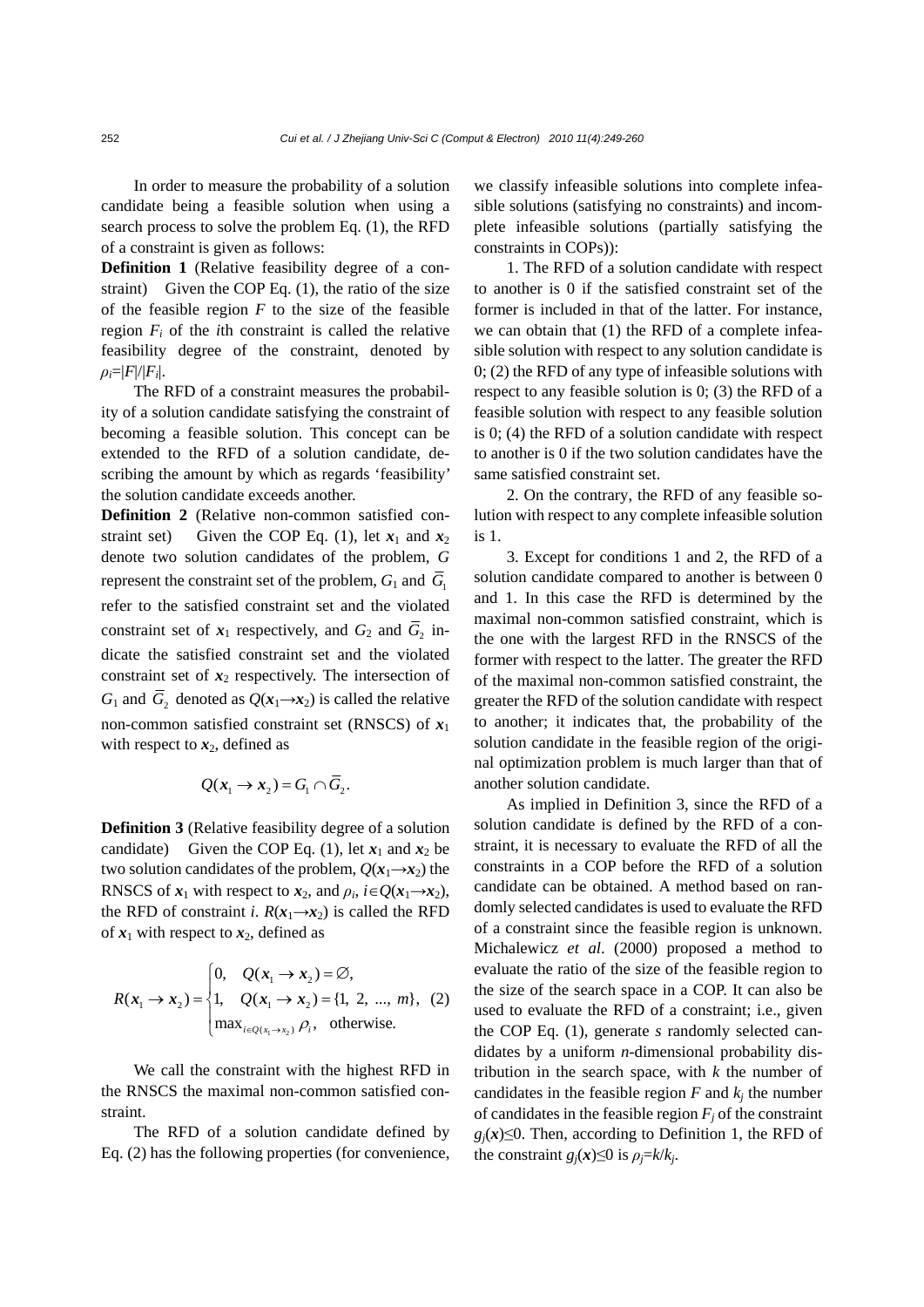In the real world, there are many COPs in which the ratio of the size of the feasible region to the size of the search space is very low, so the cost of generating a feasible solution is very high. It makes Michalewicz's method inefficient. Actually, as heuristic knowledge in a search process, the exact value of the RFD of a candidate is not necessary. The rank of the RFD can also provide heuristic knowledge to improve the performance of an EC algorithm. The size of the feasible region of a constraint is constant for a given COP. Therefore, the rank of  $\rho_i$  can be determined simply by  $k_i$ ,  $j=1, 2, ..., m$ ; i.e., if  $k_i > k_j$ , then  $\rho_i < \rho_j$ .

Experiments show that, only a small number of randomly selected candidates are needed in practice when calculating the rank of the RFDs of constraints. For example, only 100 randomly selected candidates are needed when we calculate the rank ordering of RFD of the 6 constraints in the benchmark problem g10 (the ratio of the size of the feasible region to the size of the search space is only  $2.0 \times 10^{-5}$ ) (Runarsson and Yao, 2000). As is shown in Table 1, the results given by evaluating 100 randomly selected candidates are nearly the same as that by  $1000000$  randomly selected candidates.

**Table 1 The rank of RFD of constraints evaluated by different numbers of random variables** 

| Constraint      | $k_i$   |                   | Rank    |                   |  |
|-----------------|---------|-------------------|---------|-------------------|--|
|                 | $n=100$ | $n=1\times10^{6}$ | $n=100$ | $n=1\times10^{6}$ |  |
| $g_1(x) \leq 0$ | 47      | 499528            | 3       | 3                 |  |
| $g_2(x) \leq 0$ | 50      | 504075            |         |                   |  |
| $g_3(x) \le 0$  | 76      | 779026            | 6       | 6                 |  |
| $g_4(x) \le 0$  | 39      | 421367            | 2       | $\mathfrak{D}$    |  |
| $g_5(x) \le 0$  | 3       | 73497             |         |                   |  |
| $g_6(x) \le 0$  | 64      | 595348            | 5       |                   |  |

*n*: number of candidates

The evaluations of the RFDs of constraints can be done before the search process. Thus, the RFD of a solution candidate can be evaluated by the RFDs of constraints in descending order.

# **3 Relative feasibility degree based selection rules**

The RFD of a solution candidate is defined in the former section as the amount by which the 'feasibility' of the solution candidate exceeds that of another. By this definition, the solution candidate with a larger RFD can be selected as a better candidate in the search process for solving COPs. In this way, the RFD knowledge can be conveniently incorporated into the selection phase of an EC technique to reduce the search space and accelerate the search process.

Deb (2000) worked out a set of simple feasibility rules to compare two solution candidates in the tournament selection of GAs by giving a preference for feasible solutions. It can be stated as follows:

1. A feasible solution is always preferred to an infeasible one.

2. Between two feasible solutions, the one with a better objective function value is preferred.

3. If both solution candidates are infeasible, the one with a smaller constraint violation is preferred.

However, only feasible and infeasible solutions based on the traditional classification of solution candidates are compared in Deb's rules. Therefore, iterations in the searching process may stagnate in the infeasible region if the feasible region is very small as opposed to the size of its searching space. Based on Deb's rules, a set of RFD based selection rules is developed in the following to reduce the search space of COPs.

The RFD based selection rules can be formulated as follows:

Given two solution candidates  $x_1$  and  $x_2$ :

1. If  $x_1$  and  $x_2$  are both feasible solutions, the one with a better objective is preferred.

2. Otherwise, (1) if  $R(x_1) \neq R(x_2)$ , the one with a larger RFD wins; and (2) if  $R(x_1)=R(x_2)$ , the one with a smaller violation of their maximal non-common satisfied constraint is preferred.

Note that violation of a constraint is defined by  $V(x) = max(0, g(x))$  (for details, see Back *et al.*, 1997).

Following these rules, the search process can reach the feasible region of a COP quickly. When two infeasible solutions with the same RFD are compared, the one whose maximal non-common satisfied constraint bears a smaller violation is preferred. This rule forces solution candidates into satisfying their maximal non-common satisfied constraint. When two infeasible solutions with different RFDs are compared, preference would be given to the solution candidate with a larger RFD. This rule makes solution candidates satisfy the constraint with a larger RFD first. When two feasible solutions are compared,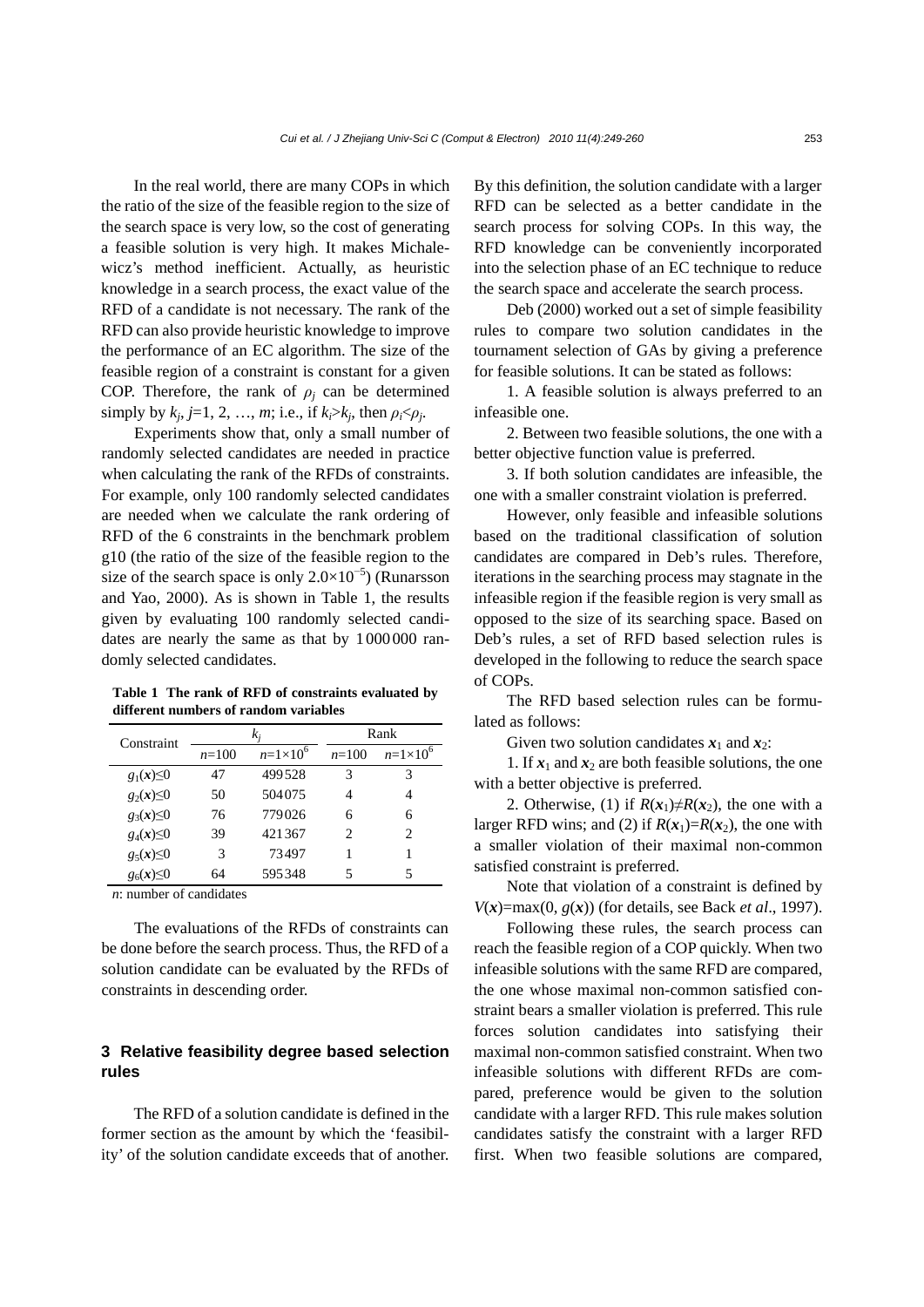preference would be taken up by the solution candidate with a better objective. Following this rule, the search process needs to find solution candidates with the best objective. Therefore, the solution candidates selected based on these rules will satisfy the constraints in descending order of RFDs and reach the global optimum finally.

### **4 Implementation with differential evolution**

To illustrate validity of the RFD based selection rules, we introduce them to a DE algorithm as an example. The DE algorithm proposed by Storn and Price (1997) is a heuristic method for real parameter optimization problems.

Let  $x_t$ <sup>*i*</sup> denote an individual in the population of the DE algorithm and NP the size of the population, where *i* indicates the index of the individual, *j* the index of the variable, and *t* the current generation. A new mutated individual  $v_{j,t+1}^i$  is generated according to the following equation:

$$
v_{j,t+1}^i = x_{j,t}^{d_3} + \eta (x_{j,t}^{d_1} - x_{j,t}^{d_2}),
$$
 (3)

where the random indexes  $d_1$ ,  $d_2$ ,  $d_3 \in [0, NP]$  are mutually different integers and also different from the running index *i*, and  $n \in (0, 1]$  is called the scaling factor or the amplification factor.

According to Eq. (5), a crossover operator is used to generate the trial individual  $u_{j,t+1}^i$  based on the original individual  $x_{j,t}^{d_3}$  and the new individual  $v_{j,t+1}^i$ .

$$
u_{j,t+1}^{i} = \begin{cases} v_{j,t+1}^{i}, & \text{if Rand}[0,1) \leq \text{CR} \\ \text{or } j = \text{randint}(1, D), \\ x_{j,t}^{i}, & \text{otherwise,} \end{cases}
$$
 (4)

where  $Rand[0, 1)$  is a function that returns a real number between 0 and 1, randint(min, max) is a function that returns an integer between min and max,  $CR \in [0, 1]$  is a crossover factor. The probability of the mutated individuals being preserved in the next generation is determined by the crossover factor CR.

A selection operator is used to choose an individual for the next generation  $(t+1)$  according to the following rule:

$$
x_{t+1}^i = \begin{cases} u_{t+1}^i, & \text{if } u_{t+1}^i \text{ is better than } x_t^i, \\ x_t^i, & \text{otherwise,} \end{cases}
$$
 (5)

where  $u_{t+1}^i$  and  $x_t^i$  are compared by the RFD based selection rules.

In this way, an individual will replace the one with a lower RFD with respect to it; an individual will replace the one with the same RFD depending on different conditions, where an infeasible individual will replace the one with a larger violation of the maximal non-common satisfied constraint and a feasible individual will replace the one with a worse objective with respect to it, respectively. Therefore, the EC techniques using the RFD based selection rules can reduce the search space and find the optimal solution.

The pseudo code of the DE with the RFD based selection rules is given in Fig. 2. As can be seen, the rules keep the operators of DE algorithms unchanged. Therefore, the RFD based selection rules are a general method and can be used not only in ES but also in other DE algorithms.

```
Begin 
   t=0; 
   Create NP random solutions for the initial population; 
   Evaluate all individuals; 
   For t=1 to MAX_GENERATION Do 
      For i=1 to NP Do 
       Select randomly d_1 \neq d_2 \neq d_3;
       If (Rand[0, 1]≤CR or j=randint(1, D)) Then
   u^{i}_{j,t+1} = v^{i}_{j,t+1};
        Else 
   u^{i}_{j,t+1} = x^{i}_{j,t};
        End If 
      End For 
   Compare u^i_{j,t+1} and x^i_{j,t} by the RFD based selected
       rules; 
   If u_{t+1}^i is better than x_t^i Then
   x_{t+1}^i = u_{t+1}^i;
     Else 
   x_{t+1}^i = x_t^i;
     End If 
     t=t+1; 
   End For 
End
```
**Fig. 2 Pseudo code of the DE using the RFD based selection rules**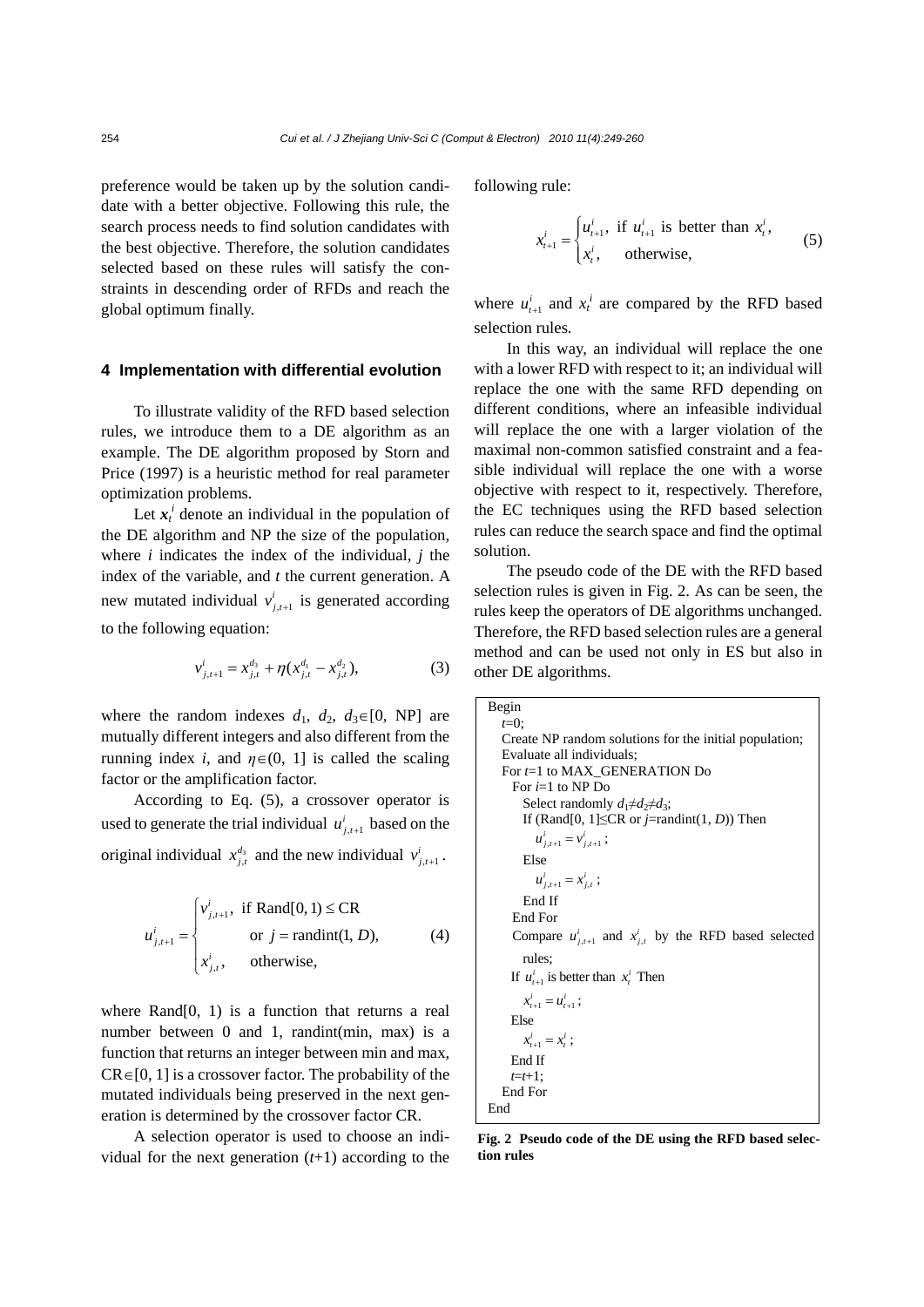The capability of finding the global minimum and a fast convergence speed of DE are both highly sensitive to the control parameters CR and *η* (Qin and Suganthan, 2005). Therefore, a self-adaptive approach is developed to adjust these parameters based on the success rate  $\varphi_t$ , where  $\varphi_t$  is defined by the percentage of original individuals replaced by trial individuals in the population at every generation, through the following updating law:

$$
\eta_{t} = \begin{cases} \eta_{t} + \text{rand}_{1}\eta_{u}, & \phi_{t} \leq 0.5, \\ \eta_{t-1}, & \text{otherwise,} \end{cases}
$$
 (6)

$$
CR_{t} =\begin{cases} rand_{2}, & \phi_{t} \leq 0.5, \\ CR_{t-1}, & otherwise, \end{cases}
$$
 (7)

where  $\eta_t$  and CR<sub>t</sub> are the scaling factor  $\eta$  and the crossover factor CR at generation *t*, respectively;  $rand_1$  and  $rand_2$  are uniformly distributed random numbers in [0, 1];  $\eta_l$ =0.1,  $\eta_u$ =0.9. The updating of  $\eta_t$ and  $CR<sub>t</sub>$  is conducted before the mutation is performed. Eqs. (6) and (7) ensure that  $\eta_t \in [0.1, 1] \subset (0, 1]$ ,  $CR_t \in [0, 1]$ ,  $\forall t$ , included in the defined ranges of CR and  $\eta$ . Note that, although the parameters are self-adaptively adjusted in the search process, the upper and lower boundaries of the scaling factor are still defined empirically.

## **5 Experiments and results**

Nine benchmark problems described in Runarsson and Yao (2000) were used to evaluate the performance of the RFD based differential evolution (RFDDE) algorithm proposed in this paper. The characteristics of the benchmark problems are shown in Table 2, where *n* is the number of decision variables,  $m<sub>l</sub>$  the number of linear inequalities,  $m<sub>n</sub>$  the number of nonlinear inequalities,  $m<sub>le</sub>$  the number of linear equalities,  $m_{\text{ne}}$  the number of nonlinear equalities, and  $\hat{r}$  the ratio of the size of the feasible region to the size of the search space of the benchmark problems evaluated by Michalewicz *et al*. (2000)'s method using 1000000 random candidates. As shown in Table 2,  $\hat{r}$  of the remaining problems is fairly low except for problems g02 and g04, while  $\hat{r}$  of problems g02 is nearly 100%. Therefore, the capability to find feasible solutions with different  $\hat{r}$  can be tested using these benchmark problems.

**Table 2 Characters of the nine benchmark problems chosen** 

| Problem | n  | Type of<br>function | $\hat{r}$ (%) | m <sub>1</sub> | $m_{\rm n}$ | $m_{\rm le}$ | $m_{\rm ne}$ |
|---------|----|---------------------|---------------|----------------|-------------|--------------|--------------|
| g01     | 13 | quadratic           | 0.0003        | 9              | $\Omega$    | $\Omega$     | 0            |
| g(0)    | 20 | nonlinear           | 99.9973       | 1              | 1           | $\Omega$     | 0            |
| g04     | 5  | quadratic           | 27.0079       | 0              | 6           | $\Omega$     | 0            |
| g(05)   | 4  | nonlinear           | 0.0000        | $\mathfrak{D}$ | $\theta$    | $\Omega$     | 3            |
| g06     | 2  | nonlinear           | 0.0057        | $\theta$       | 2           | $\Omega$     | 0            |
| g07     | 8  | quadratic           | 0.0000        | 3              | 5           | $\Omega$     | 0            |
| g08     | 2  | nonlinear           | 0.8581        | 0              | 2           | $\Omega$     | 0            |
| g09     |    | nonlinear           | 0.5199        | 0              | 4           | $\Omega$     | 0            |
| g10     | 6  | linear              | 0.0020        | 6              | 0           | 0            | 0            |

*n*: number of decision variables;  $m<sub>1</sub>$ : number of linear inequalities;  $m_n$ : number of nonlinear inequalities;  $m_{\text{le}}$ : number of linear equalities;  $m<sub>ne</sub>$ : number of nonlinear equalities

We performed 30 independent runs for each benchmark problem. Equality constraints were transformed into inequalities using a tolerance value of 0.0001. The parameters were set the same as those of Mezura-Montes *et al*. (2004): NP=60, MAX\_ GENERATIONS=5800. The control parameters CR and *η* were adjusted using a self-adaptive method. Our approach was implemented in C/C++ and tested on a Pentium IV 2.8 GHz PC.

The statistical results of RFDDE are summarized in Table 3.

We compared our approach against four state-of-the-art approaches: the stochastic ranking (SR) algorithm (Runarsson and Yao, 2000), the simple multimembered evolution strategy (SMES) algorithm (Mezura-Montes and Coello, 2005), the adaptive tradeoff model evolution strategy (ATMES) algorithm (Wang *et al.*, 2008), and the constraint handling differential evolution (CHDE) algorithm (Mezura-Montes *et al*., 2004). The best results, the mean results, the worst results, and the standard deviations obtained by each approach are shown in Table 4. The results provided by these approaches were taken from the original references for each method.

## **6 Discussion**

# **6.1 General performance of the proposed approach**

As described in Table 3, our approach was able to find the global optimum in nine benchmark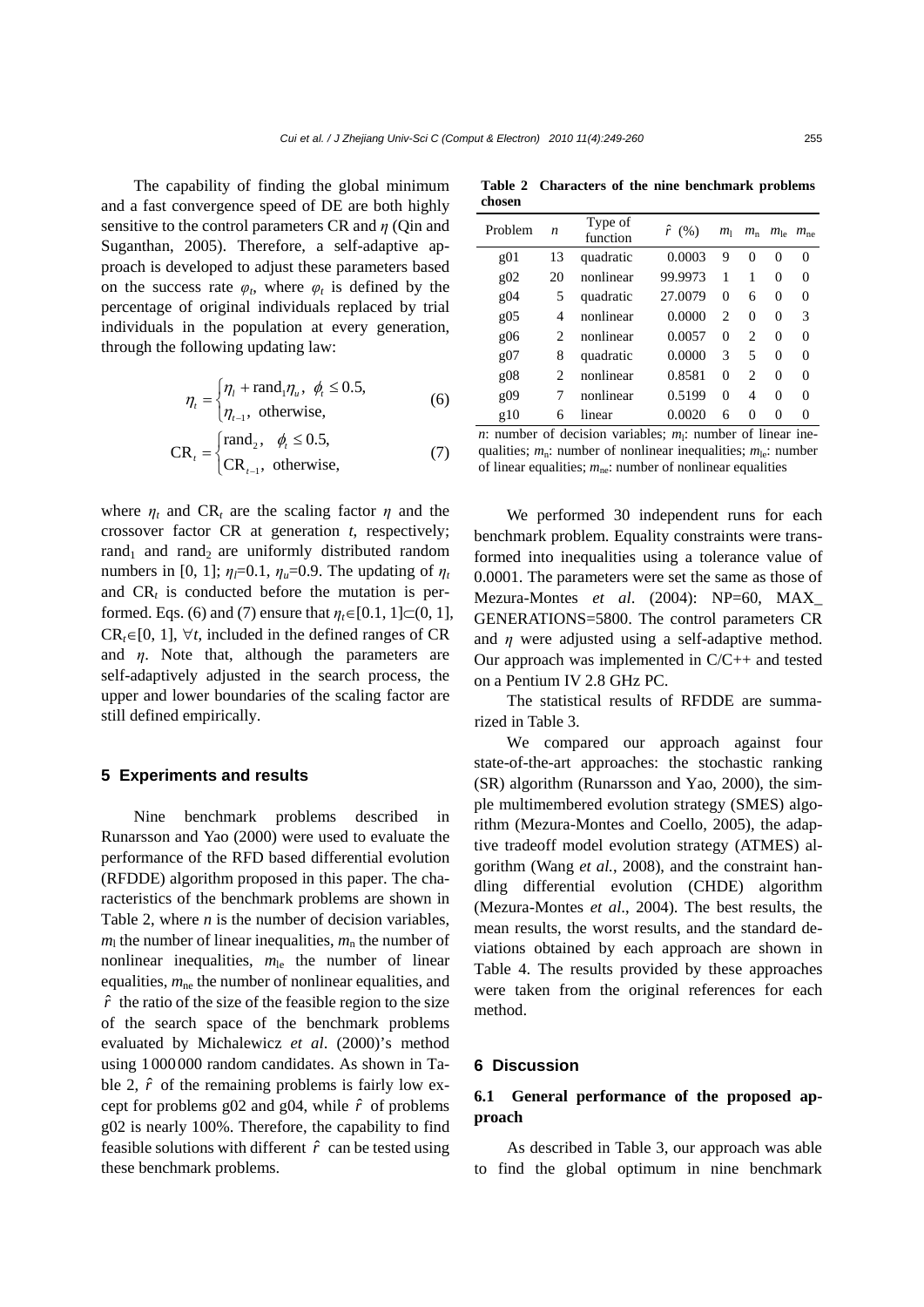| Problem | Optimal      | <b>Best</b>  | Mean         | Median       | Worst        | SD.          |
|---------|--------------|--------------|--------------|--------------|--------------|--------------|
| g(0)    | $-15,000$    | $-15.000$    | $-15.000$    | $-15.000$    | $-15.000$    | $\theta$     |
| g(0)    | 0.803619     | $-0.803619$  | $-0.801783$  | $-0.803619$  | $-0.792608$  | $4.2E - 3$   |
| g04     | $-30665.539$ | $-30665.539$ | $-30665.539$ | $-30665.539$ | $-30665.539$ | $2.2E-11$    |
| g(05)   | 5126.4967    | 5126.4967    | 5149.7695    | 5135.2497    | 5448.4213    | $5.8E + 01$  |
| g06     | $-6961.8140$ | $-6961.8140$ | $-6961.8140$ | $-6961.8140$ | $-6961.8140$ | $\Omega$     |
| g07     | 24.306       | 24.306       | 24.306       | 24.306       | 24.306       | $2.7E - 05$  |
| g08     | 0.095825     | $-0.095825$  | $-0.095825$  | $-0.095825$  | $-0.095825$  | $4.21E - 17$ |
| g(0)    | 680.6300     | 680.6300     | 680.6300     | 680.6300     | 680.6300     | $1.2E-13$    |
| g10     | 7049.248     | 7049.248     | 7049.248     | 7049.248     | 7049.253     | $1.3E - 03$  |

**Table 3 Statistical results obtained by RFDDE for the 9 benchmark problems over 30 independent runs** 

Results in boldface indicate the global optimum (or best known solution). SD: standard deviation

**Table 4 Comparison of the best, the mean solutions, the worst solutions, and the standard deviations found by our RFDDE against SR, SMES, ATMES, and CHDE** 

| Problem          | Optimal      |             |              |                  | <b>Statistics</b> |              |                  |
|------------------|--------------|-------------|--------------|------------------|-------------------|--------------|------------------|
|                  |              |             | <b>SR</b>    | <b>SMES</b>      | <b>ATMES</b>      | <b>CHDE</b>  | <b>RFDDE</b>     |
| $-15.000$<br>g01 |              | <b>Best</b> | $-15.000$    | $-15.000$        | $-15.000$         | $-15.000$    | $-15.000$        |
|                  |              | Mean        | $-15.000$    | $-15.000$        | $-15.000$         | $-14.792$    | $-15.000$        |
|                  |              | Worst       | $-15.000$    | $-15.000$        | $-15.000$         | $-12.743$    | $-15.000$        |
|                  |              | <b>SD</b>   | $0.0E + 00$  | $\boldsymbol{0}$ | $1.6E-14$         | $4.0E - 01$  | $\boldsymbol{0}$ |
| g02              |              | Best        | $-0.803515$  | $-0.803601$      | $-0.803388$       | $-0.803619$  | $-0.803619$      |
|                  | $-0.803619$  | Mean        | $-0.781975$  | $-0.785238$      | $-0.790148$       | $-0.746236$  | $-0.801783$      |
|                  |              | Worst       | $-0.726288$  | $-0.751322$      | $-0.756986$       | $-0.302179$  | $-0.792608$      |
|                  |              | <b>SD</b>   | $2.0E - 02$  | $1.7E - 02$      | $1.3E - 02$       | $8.1E - 02$  | $4.2E - 03$      |
|                  |              | <b>Best</b> | $-30665.539$ | $-30665.539$     | $-30665.539$      | $-30665.539$ | $-30665.539$     |
| g04              | $-30665.539$ | Mean        | $-30665.539$ | $-30665.539$     | $-30665.539$      | $-30592.154$ | $-30665.539$     |
|                  |              | Worst       | $-30665.539$ | $-30665.539$     | $-30665.539$      | $-29986.214$ | $-30665.539$     |
|                  |              | <b>SD</b>   | $2.0E - 05$  | $\boldsymbol{0}$ | $7.4E-12$         | $1.1E + 02$  | $2.2E-11$        |
|                  |              | <b>Best</b> | 5126.497     | 5126.599         | 5126.498          | 5126.497     | 5126.497         |
| g05              | 5126.497     | Mean        | 5128.881     | 5174.492         | 5127.648          | 5218.729     | 5149.769         |
|                  |              | Worst       | 5142.472     | 5304.167         | 5135.256          | 5502.410     | 5448.421         |
|                  |              | <b>SD</b>   | $3.5E + 00$  | 5.0E+01          | $1.8E + 00$       | $7.6E + 01$  | 5.8 E+01         |
| g06              |              | <b>Best</b> | $-6961.814$  | $-6961.814$      | $-6961.814$       | $-6961.814$  | $-6961.814$      |
|                  | $-6961.814$  | Mean        | $-6875.940$  | $-6961.284$      | $-6961.814$       | $-6367.575$  | $-6961.814$      |
|                  |              | Worst       | $-6350.262$  | $-6952.482$      | $-6961.814$       | $-2236.950$  | $-6961.814$      |
|                  |              | <b>SD</b>   | $1.6E + 02$  | $1.9E + 00$      | $4.6E - 12$       | $7.7E + 02$  | $\boldsymbol{0}$ |
|                  |              | <b>Best</b> | 24.307       | 24.327           | 24.306            | 24.306       | 24.306           |
| g07              | 24.306       | Mean        | 24.374       | 24.475           | 24.316            | 104.599      | 24.306           |
|                  |              | Worst       | 24.642       | 24.843           | 24.359            | 1120.541     | 24.306           |
|                  |              | <b>SD</b>   | $6.6E - 02$  | $1.3E - 01$      | $1.1E - 02$       | $1.8E + 02$  | $2.7E - 05$      |
|                  | $-0.095825$  | <b>Best</b> | $-0.095825$  | $-0.095825$      | $-0.095825$       | $-0.095825$  | $-0.095825$      |
| g08              |              | Mean        | $-0.095825$  | $-0.095825$      | $-0.095825$       | $-0.091292$  | $-0.095825$      |
|                  |              | Worst       | $-0.095825$  | $-0.095825$      | $-0.095825$       | $-0.027188$  | $-0.095825$      |
|                  |              | <b>SD</b>   | $2.6E-17$    | $\boldsymbol{0}$ | $2.8E-17$         | 0.012        | $\boldsymbol{0}$ |
| g09              |              | <b>Best</b> | 680.630      | 680.632          | 680.630           | 680.630      | 680.630          |
|                  | 680.630      | Mean        | 680.656      | 680.643          | 680.639           | 692.472      | 680.630          |
|                  |              | Worst       | 680.763      | 680.719          | 680.673           | 839.783      | 680.630          |
|                  |              | <b>SD</b>   | $3.4E - 02$  | $1.6E - 02$      | $1.0E - 02$       | 23.575       | $1.2E-13$        |
|                  | 7049.248     | <b>Best</b> | 7054.316     | 7051.903         | 7052.253          | 7049.248     | 7049.248         |
| g10              |              | Mean        | 7559.192     | 7253.047         | 7250.437          | 8442.657     | 7049.248         |
|                  |              | Worst       | 8835.655     | 7638.366         | 7560.224          | 15580.370    | 7049.253         |
|                  |              | <b>SD</b>   | 5.3E+02      | $1.4E + 02$      | $1.2E + 02$       | $2.2E + 03$  | $1.3E - 03$      |

Results in boldface indicate the obtained global optimum (or best known solution). SD: standard deviation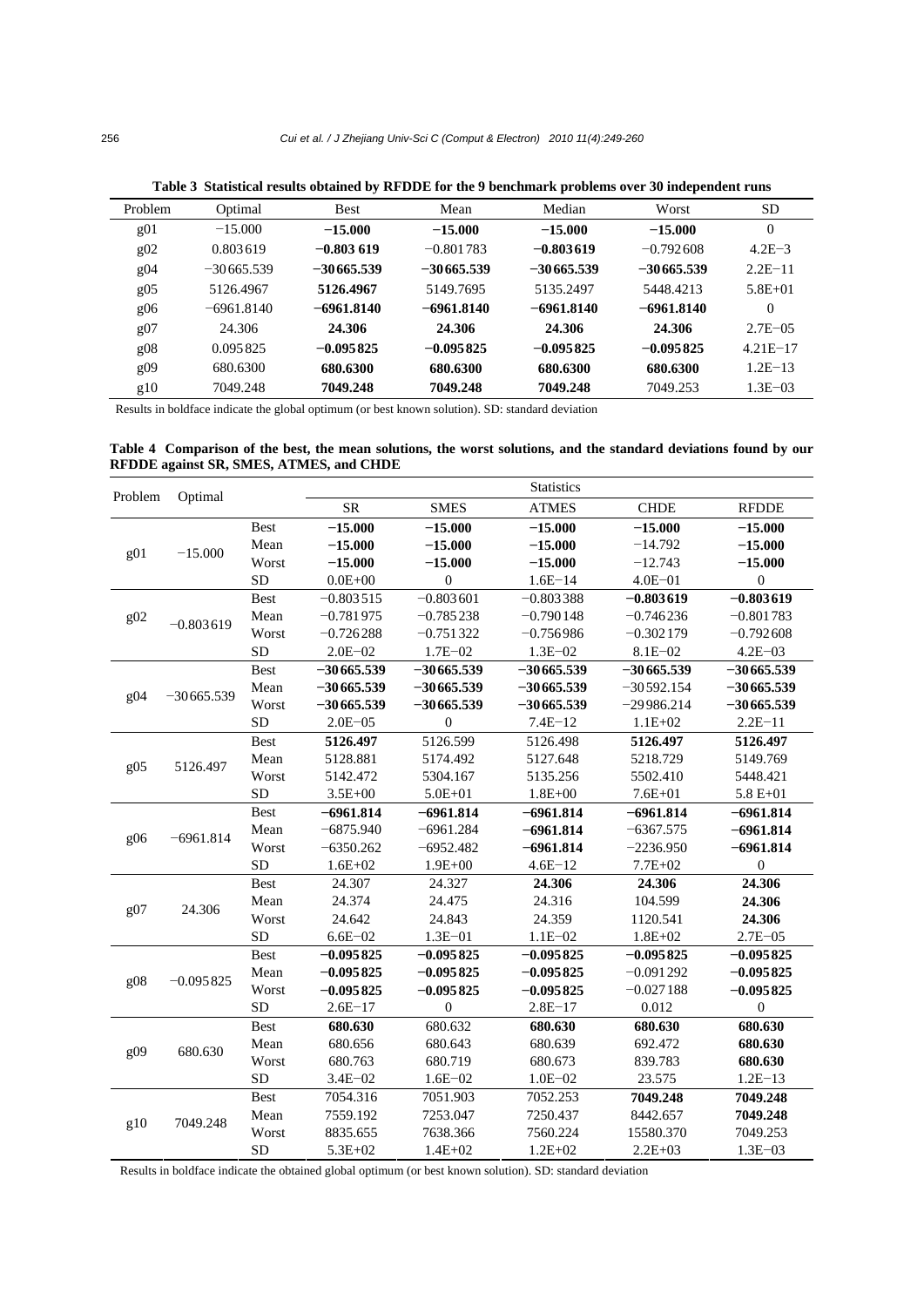problems. For problems g01, g04, g06, g07, g08, and g09, the optimal solutions were consistently found in all 30 runs. For problems g02, g05, and g10, the near-optimal solutions were found in all 30 runs. For problem g05, the optimal solutions were not consistently found since the ratio of the size of the feasible region to the size of the search space was very small. For problems g02 and g10, the optimal solutions were found in most of the runs. Furthermore, feasible solutions were continuously found for all the benchmark problems in 30 runs. These results reveal that RFDDE has the substantial capability to deal with various kinds of COPs.

# **6.2 Comparison with four state-of-the-art approaches**

The performance of RFDDE was compared in detail with four state-of-the-art techniques using the selected performance metrics (Table 4). For benchmark problems g01, g04, and g08, RFDDE, SR, SMES, and ATMES consistently found the optimal solutions in all 30 runs. For problem g06, the optimal solutions were consistently found by RFDDE and ATMES in all 30 runs. For problem g05, SR, SMES, and ATMES found better 'mean' and 'worst' results than RFDDE. However, RFDDE was also able to find the optimal solution in 30 runs and the 'mean' results were very close to the optimal solution. For all the other 5 problems, RFDDE found better 'best', 'mean', and 'worst' results than SR, SMES, and ATMES. As against CHDE, our approach found 'similar' best results in all the problems, and furthermore located better 'mean' and 'worst' results in all the problems.

In summary, we can conclude that RFDDE outperforms or has similar performances to SR, SMES, ATMES, and CHDE in all the problems.

## **6.3 Advantages of our approach**

After corroborating the effectiveness of our approach, we want to verify the advantages of our approach. Two comparisons of RFDDE and CHDE were designed as follows as there are only two differences between the two algorithms: (1) RFDDE uses the RFD based rules while CHDE uses simple feasibility rules, and (2) the control parameters of RFDDE are set using a self-adaptive method while those of CHDE are set empirically.

### 6.3.1 Reaching the feasible region

In the real world, it is normally desirable to find feasible (even if not optimal) solutions with the lowest possible number of fitness function evaluations (FFEs) for COPs. To study this issue, we compared RDFDE with CHDE on the percentage of feasible solutions in the population at every generation.

For problems g04, g06, g07, g08, g09, and g10, the percentages of feasible solutions in the population of RFDDE were larger than those of CHDE at the same generation (Fig. 3). The statistical results showed that a lower number of FFEs is needed for RFDDE than for CHDE to obtain a same percentage of feasible solutions in the population; i.e., RFDDE can reach the feasible region more quickly than CHDE.

There were 9 constraints in problem g01. The RFD selection rules make RFDDE satisfy the constraints in descending order of RFDs. Thus, the more constraints were located in a COP, the more FFEs were required for RFDDE to satisfy all the constraints. Therefore, the percentages of feasible solutions in the population of RFDDE were larger only than those of CHDE after 1500 FFEs. The ratio of the size of the feasible region to the size of the search space was very high in problem g02 ( $\hat{r}$  = 99.973%). Therefore, the percentages of feasible solutions in the population at generation 1 were both 100% for RFDDE and CHDE. Analysis of each constraint in problem g05 shows that: the RFDs of three equality constraints were all near 0 in problem g05. Since the RFD of a constraint was used as the heuristic knowledge in the RFD based selection rules, the effect of these rules will be weakened when the RFDs of constraints are similar.

The experiment revealed that RFDDE can reach the feasible region quickly and find more feasible solutions than CHDE.

#### 6.3.2 Convergence

In order to demonstrate the effectiveness of our approach, we compared RFDDE with CHDE on their convergence (Fig. 4). It can be found that the convergence speed and the accuracy of RFDDE were much higher than those of CHDE in most cases. For problems g01, g02, g04, g06, g08, g09, and g10, RFDDE showed a significantly fast convergence and could find solutions very close to the optimal solutions before 50000 FFEs. For problem g07, although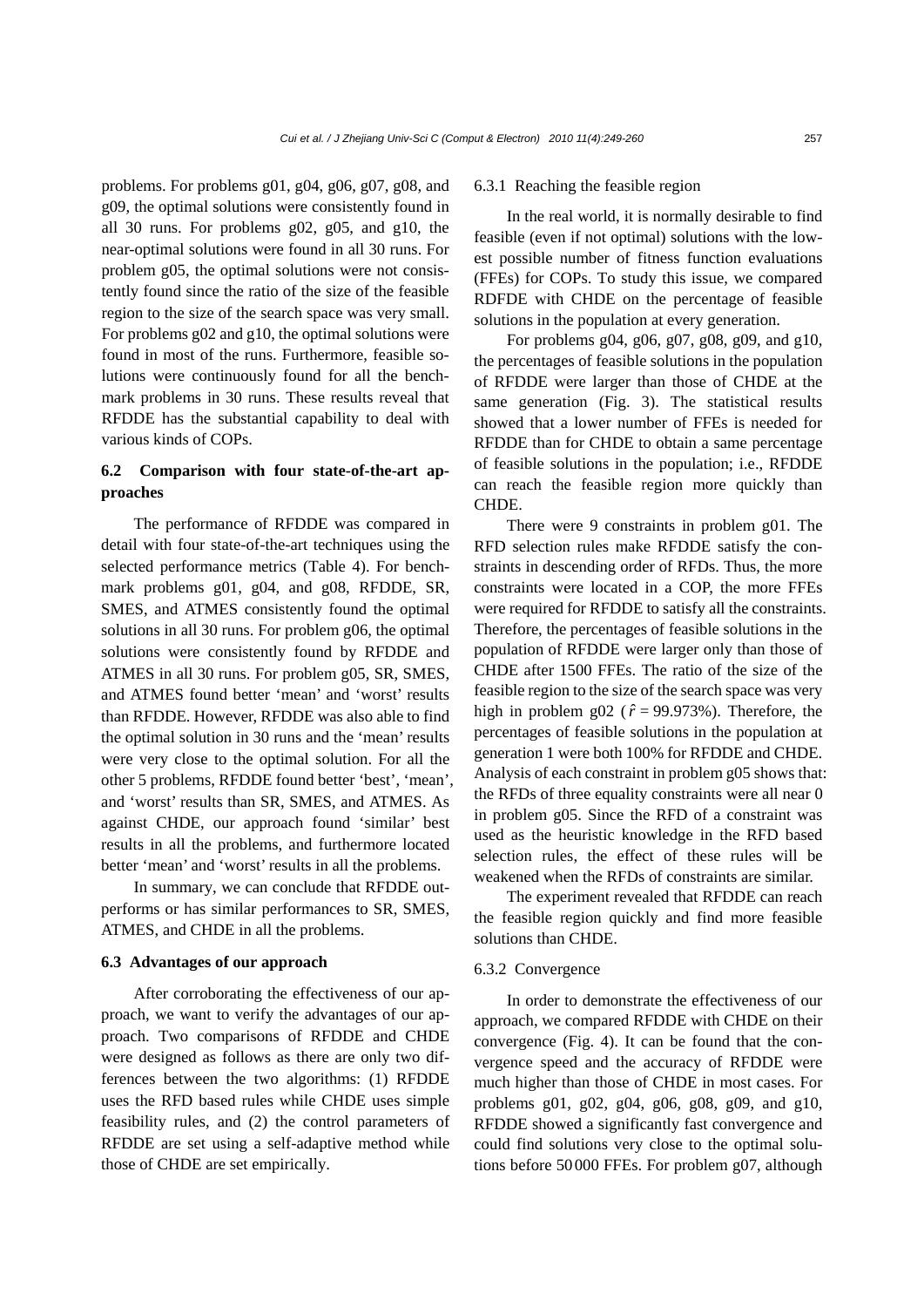

**Fig. 3 Comparison of RFDDE and CHDE on the percentage of feasible solutions in the population (error bars indicate standard deviation in population)**



**Fig. 4 Comparison of RFDDE and CHDE on the convergence (error bars indicate standard deviation in population)**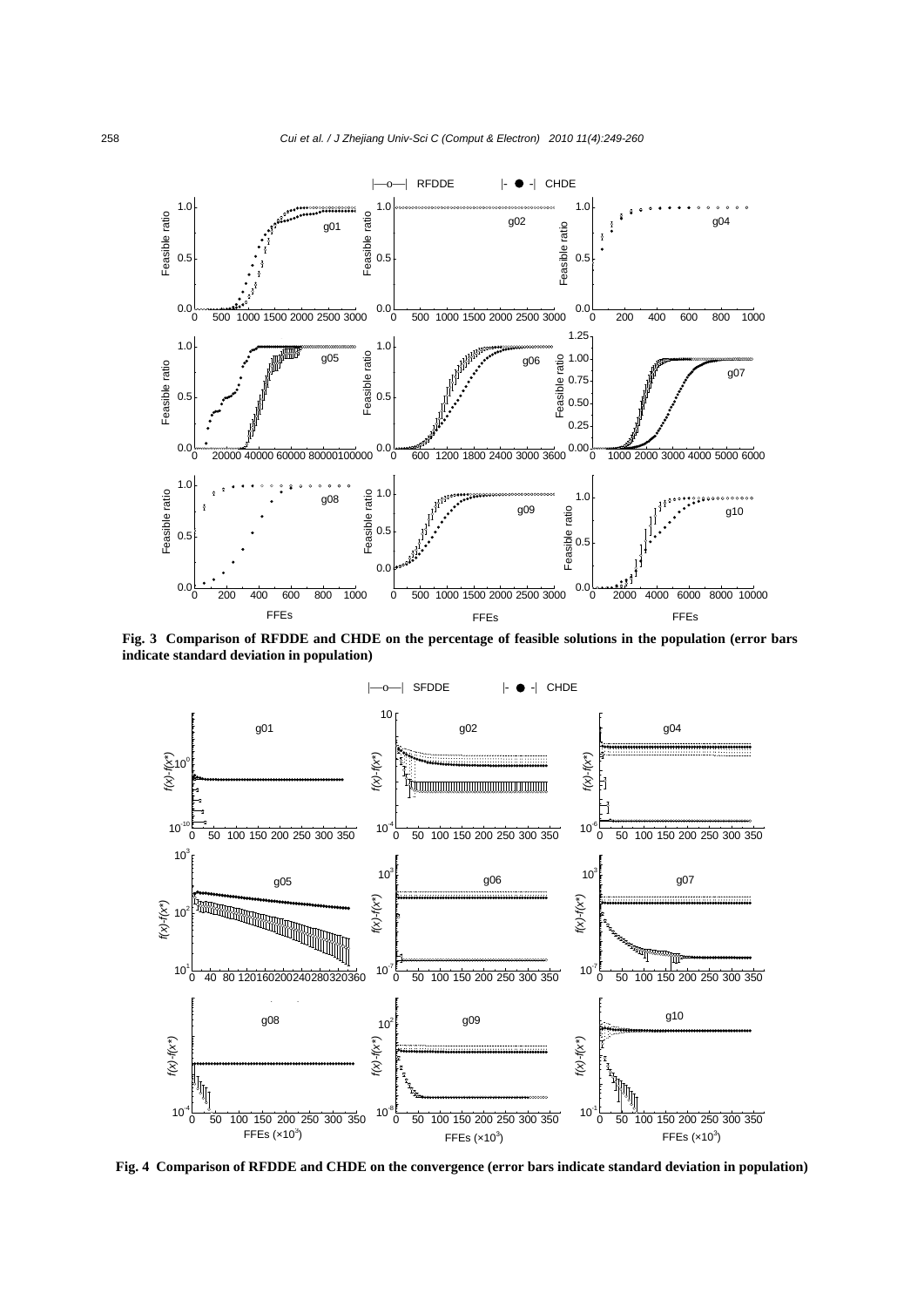CHDE had a faster convergence speed, RFDDE outperformed CHDE in terms of solution quality, i.e., achieving better mean solutions. The ultra small feasible region of problem g05 ( $\hat{r}$  = 0.0000%) will result in poor performance of many EC techniques on it, which was also true for RFDDE and CHDE. In other words, RFDDE and CHDE both had poor performances and slow convergence speed in these two problems.

As shown in the two experiments, the RFD based selection rules can make DE reach the feasible region more quickly; that is, RFDDE can accelerate the convergence of DE.

## **7 Conclusion**

In order to extend the traditional classification of a solution candidate, we proposed a novel approach based on the feasibility of a solution candidate for solving COPs. Herein new concepts of the RFD of a constraint and the RFD of a solution candidate were derived on the ratio of the size of the feasible region of constraints to the size of the feasible region of a COP to measure the amount by which the 'feasibility' of the solution candidate exceeds that of another. Accordingly, RFD based selection rules were proposed to select the solution candidates. EC techniques using these rules can reach the feasible region of a COP quickly. RFDDE, an implementation of this approach with a DE in this paper, is compared with CHDE on the percentage of feasible solutions in the population at every generation and the convergence. This new approach reaches the feasible region more quickly and bears a more rapid convergence speed than CHDE in most of the benchmark problems. However, the ranges of the crossover factor and the scaling factor of RFDDE are still defined empirically. Since the effect of our approach may be decreased when the RFDs of constraints are similar, our future work will focus on accelerating the search process in these conditions.

## **References**

- Back, T., Fogel, D.B., Michalewicz, Z., 1997. Handbook of Evolutionary Computation. IOP Publishing Ltd., Bristol, UK, p.351-356. [doi:10.1887/0750308958]
- Cai, Z., Wang, Y., 2006. A multiobjective optimization-based evolutionary algorithm for constrained optimization.

*IEEE Trans. Evol. Comput.*, **10**(6):658-675. [doi:10.1109/ TEVC.2006.872344]

- Chung, C.J., Reynolds, R.G., 1996. A Testbed for Solving Optimization Problem Using Cultural Algorithms. Evolutionary Programming V: Proc. 5th Annual Conf. on Evolutionary Programming, p.225-236.
- Coello, C.A.C., 2000. Treating constraints as objectives for single-objective evolutionary optimization. *Eng. Optim.*, **32**(3):275-308. [doi:10.1080/03052150008941301]
- Coello, C.A.C., 2002. Theoretical and numerical constrainthandling techniques used with evolutionary algorithms: a survey of the state of the art. *Comput. Methods Appl. Mech. Eng.*, **191**(11-12):1245-1287. [doi:10.1016/S0045- 78250100323-1]
- Colorni, A., Dorigo, M., Maniezzo, V., 1992. Distributed Optimization by Ant Colonies: Toward a Practice of Autonomous Systems. Proc. First European Conf. on Artificial Life, **37**:258-267.
- Deb, K., 2000. An efficient constraint handling method for genetic algorithms. *Comput. Methods Appl. Mech. Eng.*, **186**(2-4):311-338. [doi:10.1016/S0045-7825(99)00389-8]
- Dorigo, M., 1992. Optimization, Learning and Natural Algorithms. Unpublished Doctoral Thesis, Dipartimento di Elettronica, Politecnico di Milano, Italy.
- Dorigo, M., Colorni, A., Maniezzo, V., 1991. Positive Feedback as a Search Strategy. Technical Report, No. 91-016. Dipartimento di Elettronica, Politecnico di Milano, Milan, Italy.
- Eberhart, R., Kennedy, J., 1995. A New Optimizer Using Particle Swarm Theory. Proc. 6th Int. Symp. on Micro Machine and Human Science, p.39-43. [doi:10.1109/MHS. 1995.494215]
- Farmani, R., Wright, J., 2003. Self-adaptive fitness formulation for constrained optimization. *IEEE Trans. Evol. Comput.*, **7**(5):445-455. [doi:10.1109/TEVC.2003.817236]
- Hadj-Alouane, A.B., Bean, J., 1997. A genetic algorithm for the multiple-choice integer program. *Oper. Res.*, **45**(1): 92-101. [doi:10.1287/opre.45.1.92]
- Hinterding, R., Michalewicz, Z., 1998. Your Brains and My Beauty: Parent Matching for Constrained Optimisation. IEEE Int. Conf. on Evolutionary Computation Proc. IEEE World Congress on Computational Intelligence, p.180- 185. [doi:10.1109/ICEC.1998.700156]
- Holland, J.H., 1962. Outline for a logical theory of adaptive systems. *J. ACM*, **9**(3):297-314. [doi:10.1145/321127. 321128]
- Holland, J.H., 1992. Adaptation in Natural and Artificial Systems. MIT Press Cambridge, MA, USA.
- Kennedy, J., Eberhart, R., 1995. Particle Swarm Optimization. Proc. IEEE Int. Conf. on Neural Networks, p.942-948. [doi:10.1109/ICNN.1995.488968]
- Kowalczyk, R., 1997. Constraint Consistent Genetic Algorithms. IEEE Int. Conf. on Evolutionary Computation, p.343-348. [doi:10.1109/ICEC.1997.592333]
- Mezura-Montes, E., Coello, C., 2005. A simple multimembered evolution strategy to solve constrained optimization problems. *IEEE Trans. Evol. Comput.*, **9**(1):1-17.